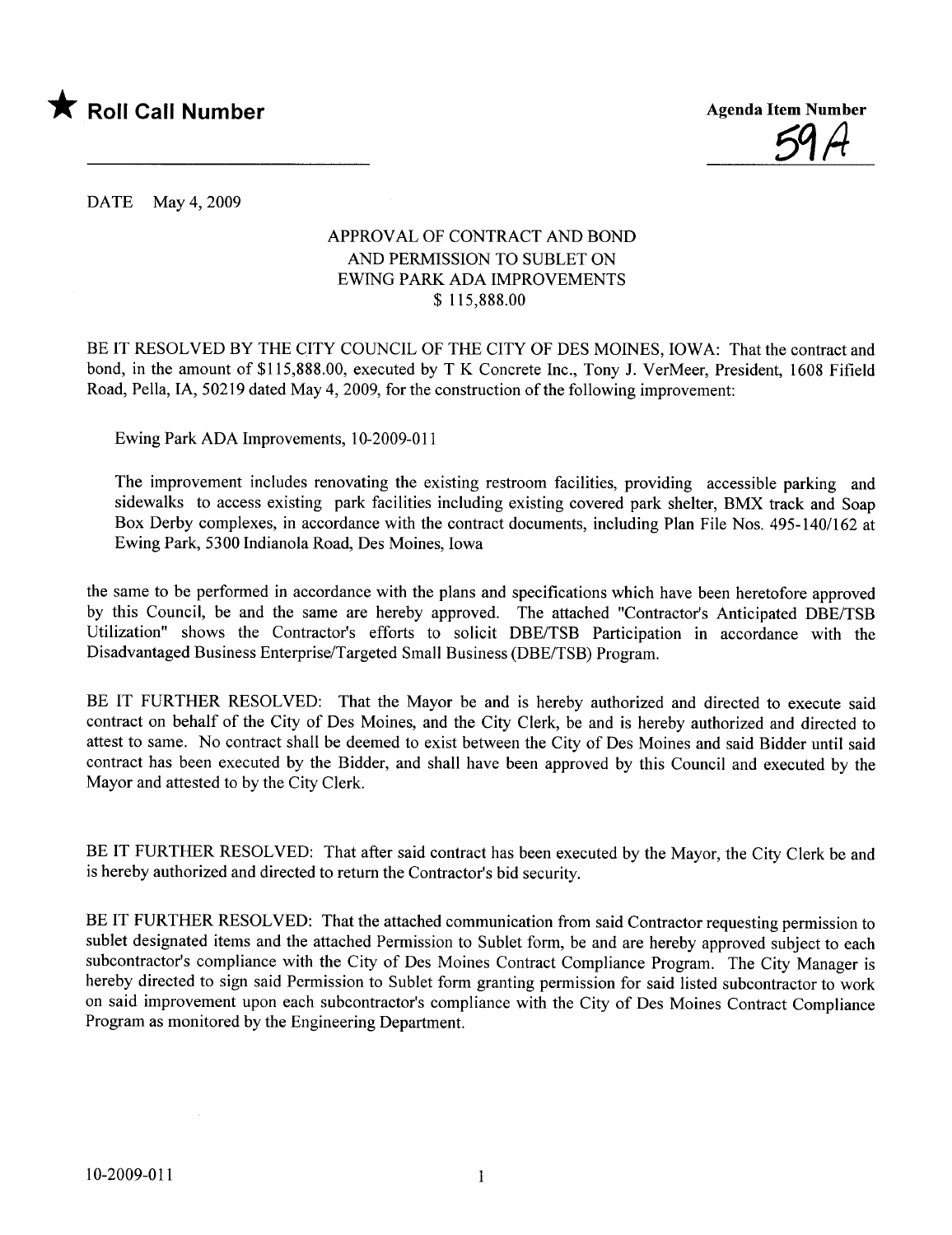



DATE May 4, 2009

BE IT FURTHER RESOLVED: That the Des Moines Finance Director is hereby authorized to encumber this contract amount against the funds as identified below, and to acquire Builder's Risk Insurance, if appropriate, for the above referenced improvement.

| Moved by | to adopt. |
|----------|-----------|
|          |           |
|          |           |

 $\mathbb{R}$  Funding Source: 2009-2010 CIP, Page Building-4, ADA Modifications for Municipal Buildings, BLD042, G. O. Bonds

| <b>COUNCIL ACTION</b> | <b>YEAS</b>                                     | <b>NAYS</b> | <b>PASS</b> | <b>ABSENT</b>   | I, Diane Rauh, City Clerk of said City Council, hereby     |  |  |
|-----------------------|-------------------------------------------------|-------------|-------------|-----------------|------------------------------------------------------------|--|--|
| <b>COWNIE</b>         |                                                 |             |             |                 | certify that at a meeting of the City Council, held on the |  |  |
| <b>COLEMAN</b>        |                                                 |             |             |                 | above date, among other proceedings the above was          |  |  |
| <b>HENSLEY</b>        |                                                 |             |             |                 | adopted.                                                   |  |  |
| <b>KIERNAN</b>        |                                                 |             |             |                 |                                                            |  |  |
| <b>MAHAFFEY</b>       | IN WITNESS WHEREOF, I have hereunto set my hand |             |             |                 |                                                            |  |  |
| <b>MEYER</b>          |                                                 |             |             |                 | and affixed my seal the day and year first above written.  |  |  |
| <b>VLASSIS</b>        |                                                 |             |             |                 |                                                            |  |  |
| <b>TOTAL</b>          |                                                 |             |             |                 |                                                            |  |  |
| <b>MOTION CARRIED</b> |                                                 |             |             | <b>APPROVED</b> |                                                            |  |  |
|                       |                                                 |             |             |                 |                                                            |  |  |
|                       |                                                 |             |             | Mayor           |                                                            |  |  |
|                       |                                                 |             |             |                 | City Cler                                                  |  |  |

FORM APPROVED With Vriden Deputy City Attorney